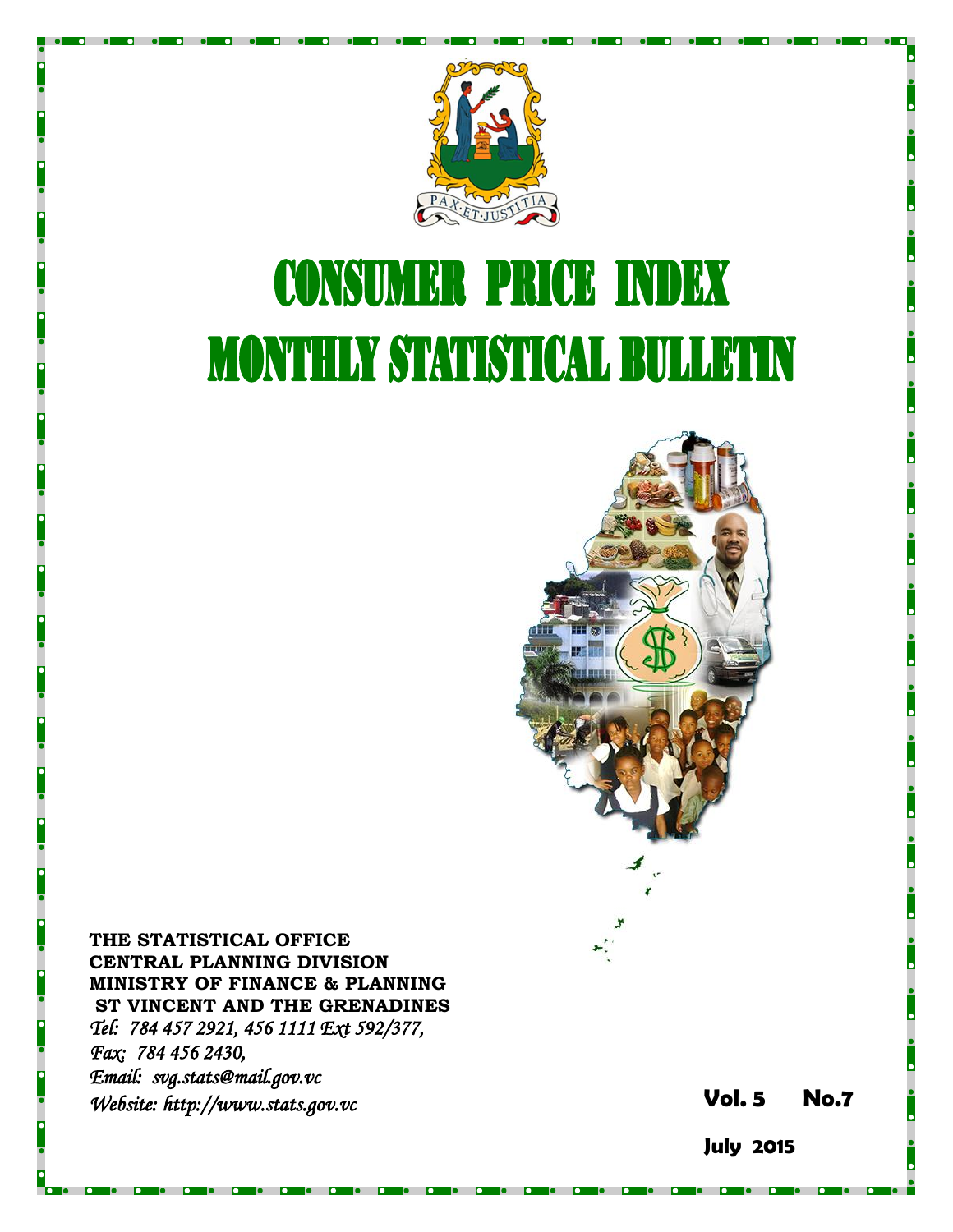# **TABLE OF CONTENTS**

# **Page No.**

|                | Analysis $-$                                                                |                |
|----------------|-----------------------------------------------------------------------------|----------------|
|                |                                                                             |                |
| Table No.      |                                                                             |                |
| $\mathbf{1}$   | <b>Average Retail Price of Selected Items</b>                               | 3              |
| $\overline{2}$ | Average Retail Price of Selected Items JULY 2015 compared<br>With JULY 2014 | $\overline{4}$ |
| 3              | The Consumer Price Index by main groups                                     | 8              |
| 4              | The Consumer Price Index contribution to change by Groups                   | 10             |
| 5              | Monthly Items by Group                                                      | 11             |
|                | Chart No.                                                                   |                |
|                | 1 COICOP Percentage Change for the Month of JULY 2015                       | 9              |

\* \* \*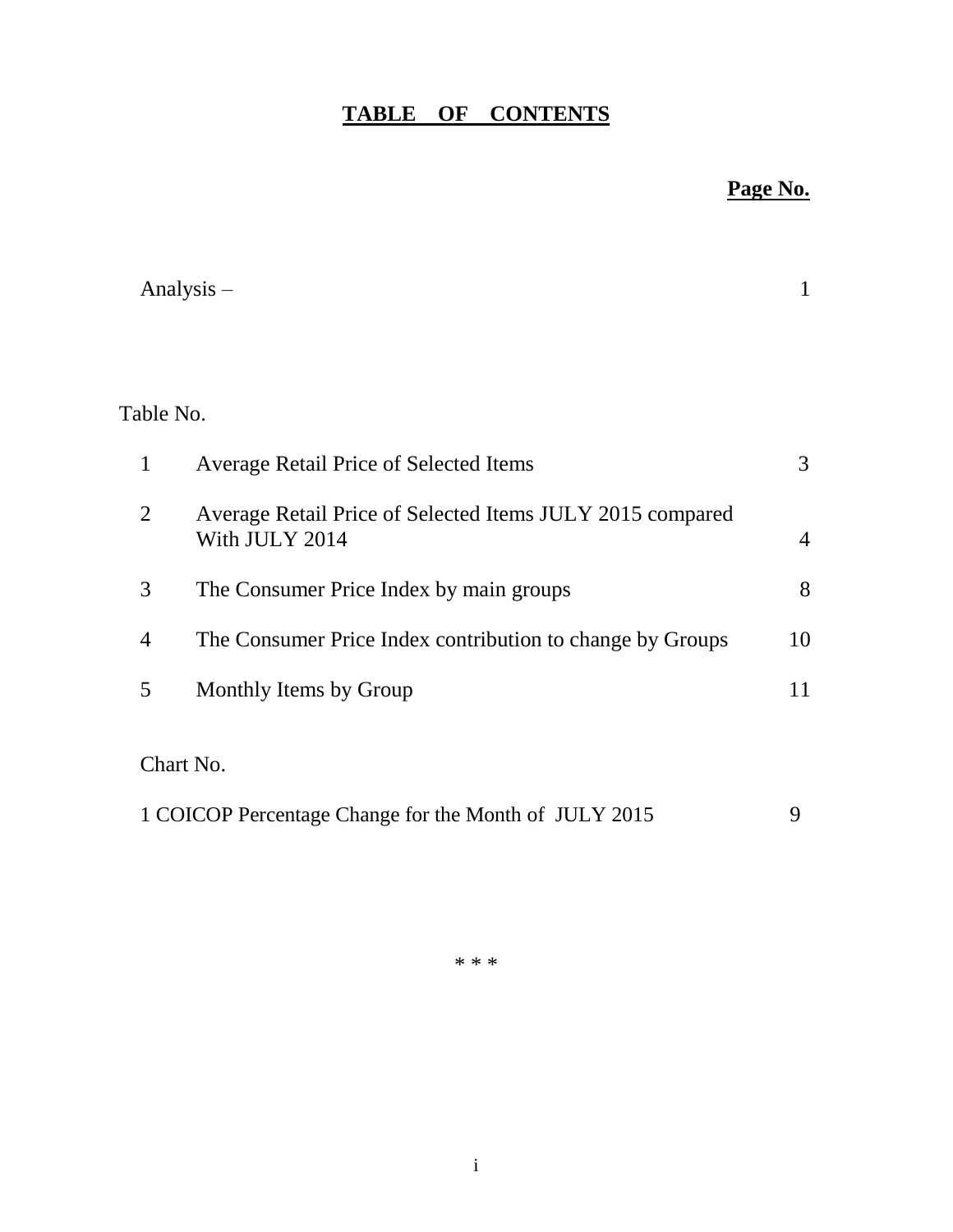## **JULY 2015**

The consumer price index registered an increase of 0.8 percent for the month of July 2015. The "All Items" index stood at 106.3 for the month of July in comparison to 105.5 for the month of June. The "point to point" inflation rate was recorded as negative 1.6 percent.

Eight (8) groups recorded increases during the month: "Communication" (4.0 percent), "Transport" (1.9 percent), "Health" (1.9 percent), "Food and Non-Alcoholic Beverages" (0.5 percent), "Housing, Water, Electricity, Gas and Other Fuels" (0.4 percent), "Alcoholic Beverages, Tobacco & Narcotics" (0.3 percent), "Furnishings, Household Equipment and Household Maintenance" (0.1 percent) and "Recreation and Culture" (0.1 percent). One (1) group, "Clothing and Footwear" (0.1 percent) recorded a decrease and three (3) groups remained unchanged: "Education", "Restaurants and Hotels" and "Miscellaneous Goods and Services".

The 4.0 percent increase in the "Communication" index is due to increases in the cost of telephone calls made from a mobile device. Telephone calls to the OECS and the rest of the Caribbean grew by 40.6 percent, U.S.A and U.K (6.1 percent), while local calls grew by 8.7 percent.

The other significant increase registered was the "Transport" index which grew by 1.9 percent as a result of increases in the prices of petrol (5.2 percent), engine oil (11.6 percent) and passenger airfare from St. Vincent and the Grenadines to Toronto (41.4 percent) and New York (13.5 percent).

The "Health" index also registered a 1.9 percent increase as a result of a 25.0 percent hike in a Dermatologist's consultation fee.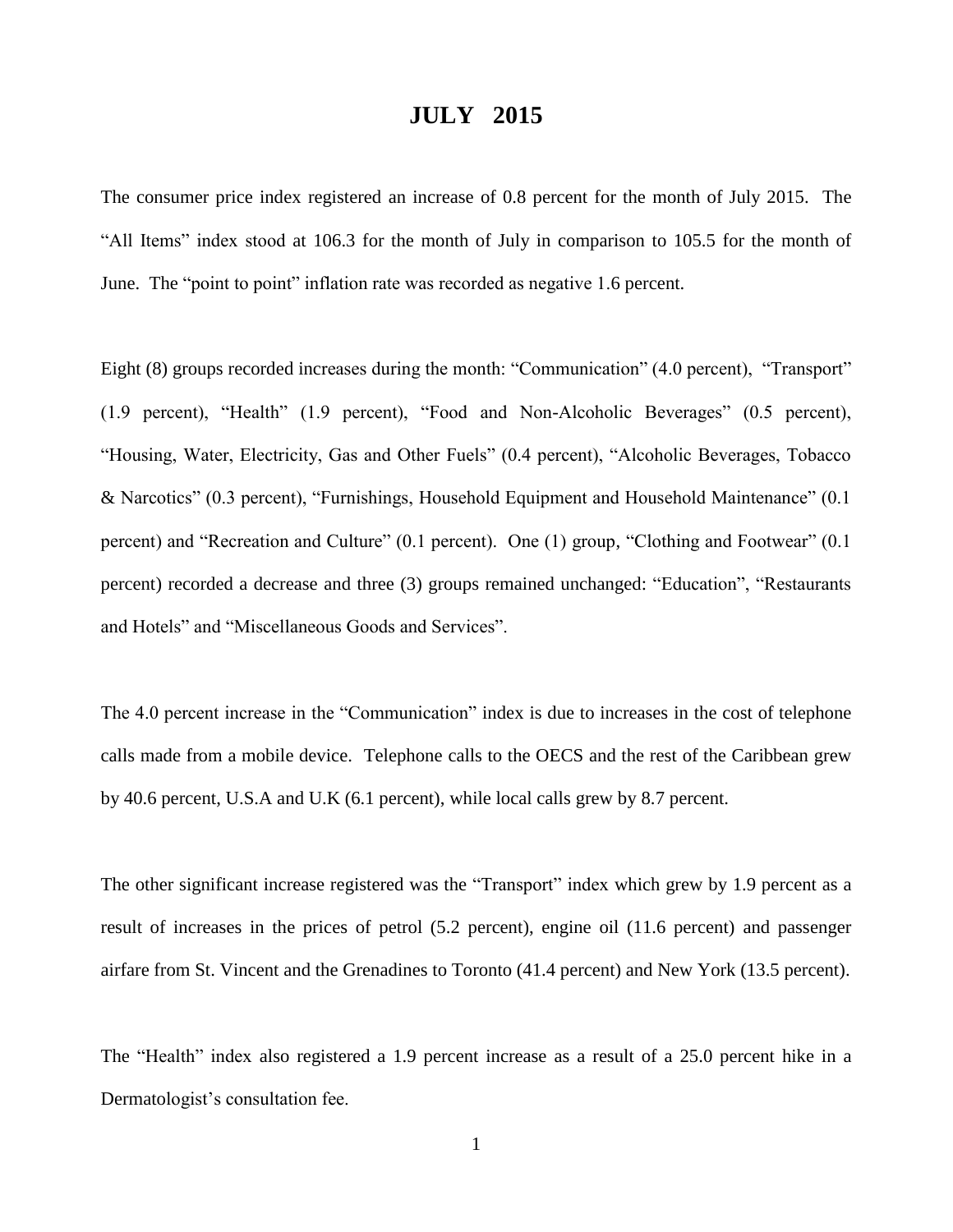The smaller percentage increase noted in the group index for "Food and Non-alcoholic Beverages" (0.5 percent), resulted from increases in the prices of several food items: cucumbers (67.1 percent), Tomatoes (57.8 percent), minced meat (28.3 percent), pineapple slices (22.5 percent), chives (22.2 percent), currants (13.5 percent), broccoli (12.8 percent), sweet peppers (9.1 percent), curry powder (7.1 percent) and grape juice (6.0 percent).

Higher costs for electricity (2.1 percent), a wooden pine door (7.3 percent) and emulsion paint (2.8 percent), contributed to the small change in the "Housing, Water, Electricity, Gas and Other Fuels" index, and the 2.9 percent change in the price of imported beer, led to the 0.3 percent change in the "Alcoholic Beverages, Tobacco and Narcotics" index.

Meanwhile, the 0.1 percent decline in the index for "Clothing and Footwear" is due to a decrease of 20.0 percent in the price of a men's shirt.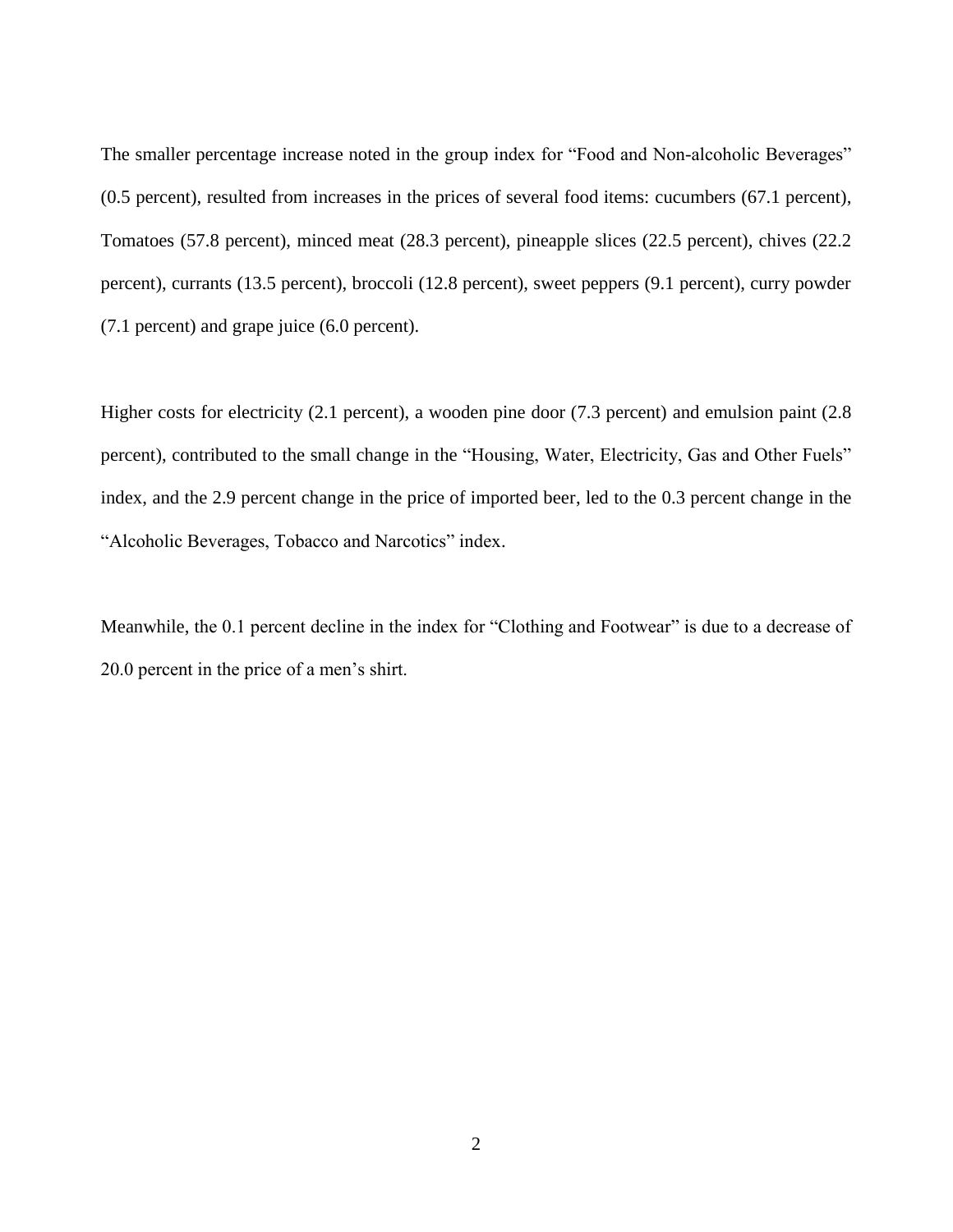## **TABLE 1 AVERAGE RETAIL PRICE OF SELECTED ITEMS**

|                             | <b>UNIT</b>     | <b>AVERAGE PRICE</b> |             |              | <b>CHANGE PERCENTAGE</b> |  |
|-----------------------------|-----------------|----------------------|-------------|--------------|--------------------------|--|
| <b>ITEM</b>                 | OF              | EC\$                 |             | IN           | <b>CHANGE</b>            |  |
|                             | <b>QUANTITY</b> | <b>JULY</b>          | <b>JUNE</b> | <b>PRICE</b> | $\mathbf{IN}$            |  |
|                             |                 | 2015                 | 2015        |              | <b>PRICE</b>             |  |
| <b>INCREASED</b>            |                 |                      |             |              |                          |  |
| Minced meat                 | Lb              | 19.25                | 15.00       | 4.25         | 28.33                    |  |
| Pineapple slices            | 20oz tin        | 8.76                 | 7.15        | 1.61         | 22.52                    |  |
| Currants                    | Lb              | 13.02                | 11.47       | 1.55         | 13.51                    |  |
| <b>Broccoli</b>             | Lb              | 9.69                 | 8.59        | 1.10         | 12.81                    |  |
| Tomatoes                    | Lb              | 5.38                 | 3.41        | 1.97         | 57.77                    |  |
| Cucumbers                   | Lb              | 3.91                 | 2.34        | 1.57         | 67.09                    |  |
| Sweet peppers               | Lb              | 7.06                 | 6.47        | 0.59         | 9.12                     |  |
| Chives                      | bundle          | 2.59                 | 2.12        | 0.47         | 22.17                    |  |
| <b>Curry Powder</b>         | $1/4$ Lb        | 2.57                 | 2.40        | 0.17         | 7.08                     |  |
| Grape juice                 | 1 litre box     | 14.60                | 13.77       | 0.83         | 6.03                     |  |
| Beer (imported)             | 295ml tin       | 5.00                 | 4.86        | 0.14         | 2.88                     |  |
| <b>Emulsion</b> paint       | 1 gallon        | 108.80               | 105.85      | 2.95         | 2.79                     |  |
| Wooden pine doors           | each            | 270.50               | 252.00      | 18.50        | 7.34                     |  |
| Electricity consumption     | 140Kwh          | 119.67               | 117.22      | 2.45         | 2.09                     |  |
| Washer (top loader)         | each            | 2869.25              | 2811.15     | 58.10        | 2.07                     |  |
| Flourescent light tube      | each            | 8.06                 | 7.45        | 0.61         | 8.19                     |  |
| <b>Bleach</b>               | 709ml bottle    | 5.04                 | 4.82        | 0.22         | 4.56                     |  |
| Dermatologist fee           | 1 visit         | 50.00                | 40.00       | 10.00        | 25.00                    |  |
| Petrol                      | 1 gallon        | 12.05                | 11.45       | 0.60         | 5.24                     |  |
| Engine oil                  | 1 quart         | 19.25                | 17.25       | 2.00         | 11.59                    |  |
| Passenger transport by air: |                 |                      |             |              |                          |  |
| SVG to New York, U.S.A      | 1 month         | 2,681.20             | 2,361.80    | 319.40       | 13.52                    |  |
| SVG to Toronto, Canada      | 1 month         | 3,946.90             | 2,791.40    | 1,155.50     | 41.39                    |  |
| Mobile calls to:            |                 |                      |             |              |                          |  |
| USA, UK                     | 1 min           | 1.57                 | 1.48        | 0.09         | 6.08                     |  |
| <b>OECS</b>                 | 1 min           | 0.97                 | 0.69        | 0.28         | 40.58                    |  |
| Other Caribbean             | 1 min           | 0.97                 | 0.69        | 0.28         | 40.58                    |  |
| Local                       | $1$ min         | 0.75                 | 0.69        | 0.06         | 8.70                     |  |
| Cat food                    | 5.5oz tin       | 3.60                 | 2.99        | 0.61         | 20.40                    |  |
| <b>DECREASED</b>            |                 |                      |             |              |                          |  |
| Men's long sleeve shirt     | Each            | 39.95                | 49.95       | $-10.00$     | $-20.02$                 |  |
| Chicken noodle soup         | 298g tin        | 3.99                 | 4.99        | $-1.00$      | $-20.04$                 |  |
| Watermelon                  | Lb              | 3.29                 | 3.60        | $-0.31$      | $-8.61$                  |  |
| Ripe bananas                | Lb              | 1.19                 | 1.34        | $-0.15$      | $-11.19$                 |  |
| Powdered milk - full cream  | Lb              | 7.13                 | 7.39        | $-0.26$      | $-3.52$                  |  |
| Pig snout                   | Lb              | 6.50                 | 7.00        | $-0.50$      | $-7.14$                  |  |
|                             |                 |                      |             |              |                          |  |
| Dog food                    | 375g tin        | 5.20                 | 5.70        | $-0.50$      | $-8.77$                  |  |
|                             |                 |                      |             |              |                          |  |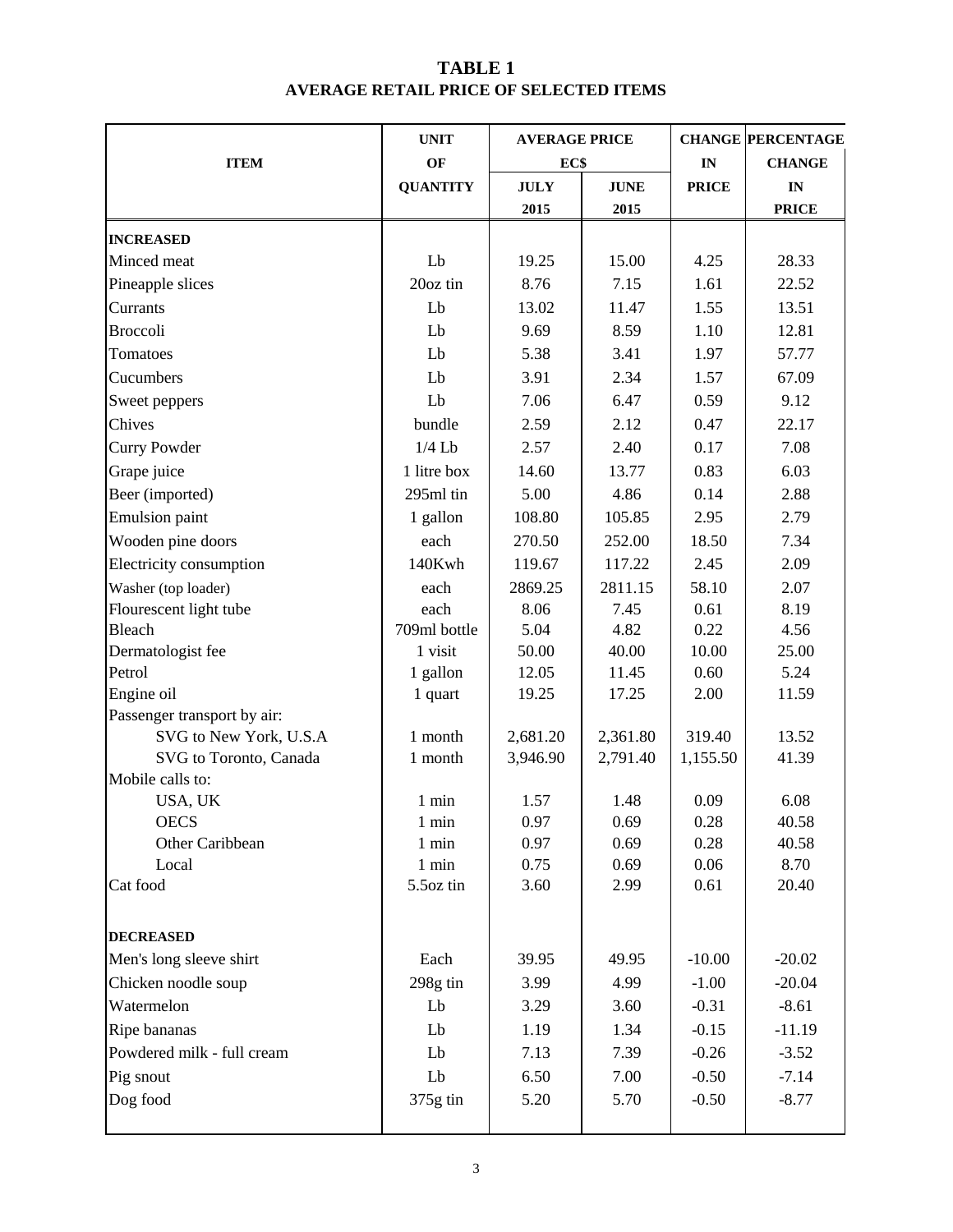#### **TABLE 2 AVERAGE RETAIL PRICE OF SELECTED ITEMS JULY 2015 COMPARED WITH JULY 2014**

| <b>ITEMS</b>                          | <b>UNIT</b>      | <b>AVERAGE</b> |             | <b>CHANGE</b>            | PERCENTAGE    |
|---------------------------------------|------------------|----------------|-------------|--------------------------|---------------|
|                                       | <b>OF</b>        | EC\$           |             | $\ensuremath{\text{IN}}$ | <b>CHANGE</b> |
|                                       | <b>QUANTITY</b>  | <b>JULY</b>    | <b>JULY</b> | <b>PRICE</b>             | IN            |
|                                       |                  | 2015           | 2014        |                          | <b>PRICE</b>  |
| FOOD AND NON-ALCOHOLIC                |                  |                |             |                          |               |
| <b>BEVERAGES</b>                      |                  |                |             |                          |               |
| Beef - Fresh                          | Lb.              | 8.00           | 8.00        | 0.00                     | 0.00          |
| Chicken - Whole                       | Lb.              | 6.22           | 6.26        | $-0.04$                  | $-0.64$       |
| Chicken - Leg Quarters                | Lb.              | 2.53           | 2.86        | $-0.33$                  | $-11.54$      |
| Chicken - Backs                       | Lb.              | 1.66           | 1.65        | 0.01                     | 0.61          |
| Chicken - Wings                       | Lb.              | 4.83           | 5.02        | $-0.19$                  | $-3.78$       |
| <b>Turkey Wings</b>                   | Lb.              | 3.48           | 3.77        | $-0.29$                  | $-7.69$       |
| Fish - Fresh (Deep Sea)               | Lb.              | 9.00           | 9.00        | 0.00                     | 0.00          |
| Fish - Fresh (Jacks)                  | Lb.              | 4.00           | 5.00        | $-1.00$                  | $-20.00$      |
| Fish - Fresh (Robins)                 | Lb.              | 4.00           | 4.00        | 0.00                     | 0.00          |
| <b>Chicken Franks</b>                 | 340 g Pk         | 5.27           | 5.47        | $-0.20$                  | $-3.66$       |
| Luncheon Meat (pork)                  | 340 g            | 7.59           | 7.65        | $-0.06$                  | $-0.78$       |
| Codfish                               | Lb.              | 14.74          | 14.22       | 0.52                     | 3.66          |
| Cornflakes                            | 12 oz            | 12.69          | 12.38       | 0.31                     | 2.50          |
| Pasta - Elbows                        | 340 g            | 4.60           | 4.18        | 0.42                     | 10.05         |
| Milk - Evaporated                     | 410g Tin         | 3.38<br>3.24   |             | 0.14                     | 4.32          |
| Milk - Condensed                      | 397g Tin         | 3.29           | 3.54        | $-0.25$                  | $-7.06$       |
| Bread-Small Loaf, white               | 5 Pk             | 1.99           | 1.99        | 0.00                     | 0.00          |
| Bread - Large Sliced Pan Loaf (white) | Each             | 4.25           | 4.25        | 0.00                     | 0.00          |
| Eggs                                  | Doz              | 8.64           | 7.50        | 1.14                     | 15.20         |
| Orange Juice                          | 19 oz Tin        | 8.27           | 7.47        | 0.80                     | 10.71         |
| Sugar - Brown (loose)                 | Lb.              | 1.37           | 1.43        | $-0.06$                  | $-4.20$       |
| Sugar - White (loose)                 | Lb.              | 1.72           | 1.76        | $-0.04$                  | $-2.27$       |
| Flour - Loose                         | Lb.              | 1.40           | 1.39        | 0.01                     | 0.72          |
| Flour - Packaged (white)              | 2 kg             | 6.75           | 6.75        | 0.00                     | 0.00          |
| Flour - Packaged (wholewheat)         | 2 kg             | 7.39           | 7.39        | 0.00                     | 0.00          |
| Rice - Loose                          | Lb.              | 1.78           | 1.78        | 0.00                     | 0.00          |
| Rice - Package                        | $2\ \mathrm{kg}$ | 9.24           | 9.20        | 0.04                     | 0.43          |
| <b>Bananas</b>                        | Lb.              | 1.19           | 1.30        | $-0.11$                  | $-8.46$       |
| <b>Breadfruit</b>                     | Lb.              | 2.66           | 2.69        | $-0.03$                  | $-1.12$       |
| Eddoes                                | Lb.              | 2.66           | 2.08        | 0.58                     | 27.88         |
| Dasheens                              | Lb.              | 1.83           | 1.74        | 0.09                     | 5.17          |
| <b>Sweet Potatoes</b>                 | Lb.              | 2.09           | 2.15        | $-0.06$                  | $-2.79$       |
| Oranges                               | Each             | 0.77           | 0.87        | $-0.10$                  | $-11.49$      |
| Tomatoes                              | Lb.              | 5.38           | 4.07        | 1.31                     | 32.19         |
| <b>Cooking Margarine</b>              | 445g Tub         | 7.83           | 7.87        | $-0.04$                  | $-0.51$       |
| Vegetable Oil                         | 1 Litre          | 10.61          | 10.47       | 0.14                     | 1.34          |
| Powdered Chocolate                    | 300g Pk          | 10.59          | 10.46       | 0.13                     | 1.24          |
| Hairoun Fruit Cocktail (not cold)     | 280 ml Bottle    | 2.25           | 2.26        | $-0.01$                  | $-0.44$       |
| Vitamalt                              | 310 ml Bottle    | 5.61           | 5.61        | 0.00                     | 0.00          |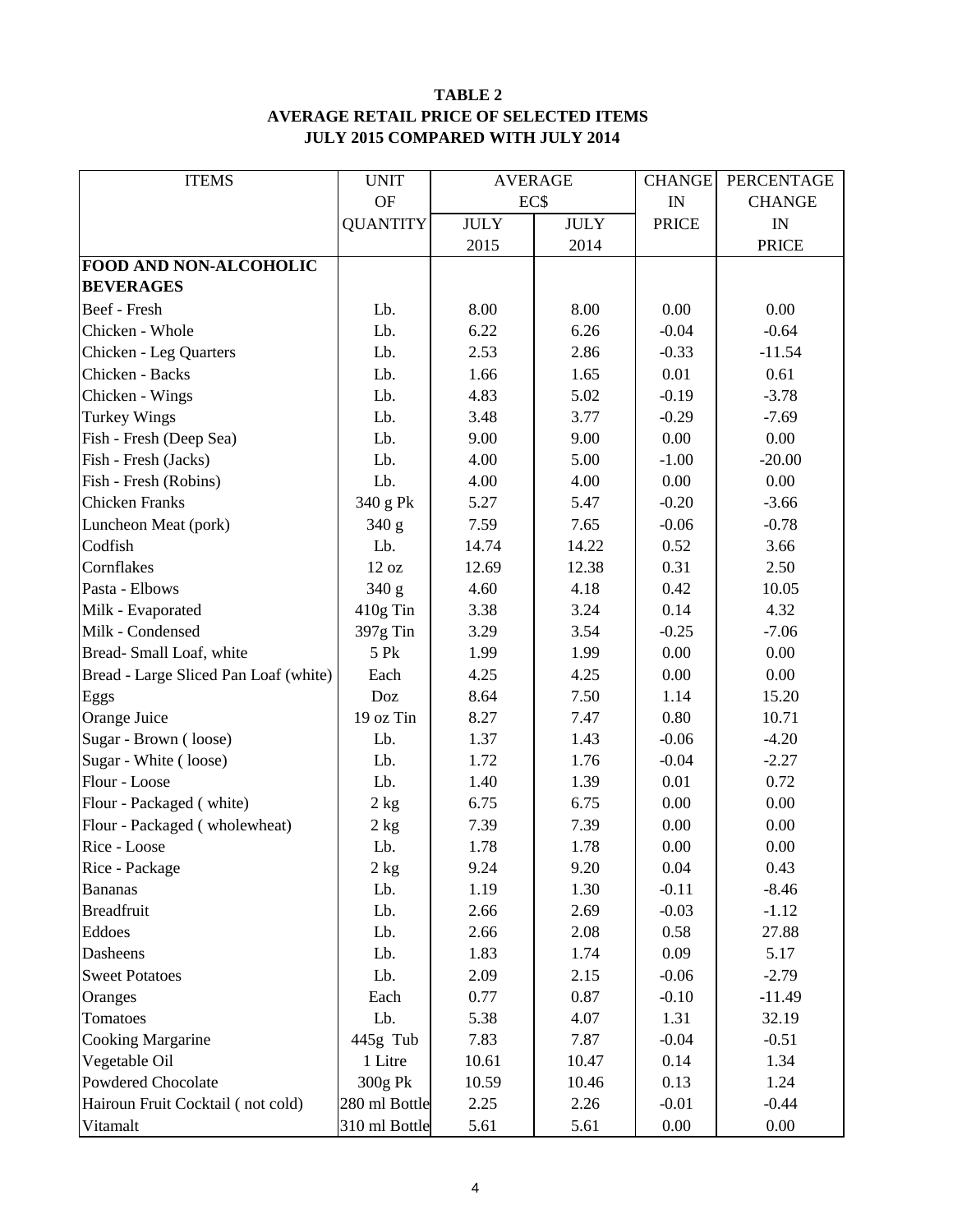#### **TABLE 2 Cont'd AVERAGE RETAIL PRICE OF SELECTED ITEMS JULY 2015 COMPARED WITH JULY 2014**

| <b>ITEMS</b>                                  | <b>UNIT</b>     | <b>AVERAGE PRICE</b> |             |              | <b>CHANGE PERCENTAGE</b> |
|-----------------------------------------------|-----------------|----------------------|-------------|--------------|--------------------------|
|                                               | <b>OF</b>       |                      | EC\$        |              | <b>CHANGE</b>            |
|                                               | <b>QUANTITY</b> | <b>JULY</b>          | <b>JULY</b> | <b>PRICE</b> | $\mathbf{IN}$            |
|                                               |                 | 2015                 | 2014        |              | <b>PRICE</b>             |
| <b>ALCOHOLIC BEVERAGES, TOBACCO</b>           |                 |                      |             |              |                          |
| <b>&amp; NARCOTICS</b>                        |                 |                      |             |              |                          |
| Rum - Local (White)                           | 750 ml Bot.     | 29.02                | 29.02       | 0.00         | 0.00                     |
| Beer - Local                                  | 280 ml Bot.     | 4.51                 | 4.49        | 0.02         | 0.45                     |
| Cigarettes                                    | Pkt. $(10)$     | 3.77                 | 3.47        | 0.30         | 8.65                     |
| Table wine (local)                            | 26 oz Bot.      | 18.77                | 18.22       | 0.55         | 3.02                     |
| <b>CLOTHING &amp; FOOTWEAR</b>                |                 |                      |             |              |                          |
| Textile material - Terelyne                   | Yd.             | 47.95                | 47.95       | 0.00         | 0.00                     |
| Textile material - Linen                      | Yd.             | 17.95                | 17.95       | 0.00         | 0.00                     |
| Men's Shirts - Long Sleeve                    | Each            | 69.95                | 69.95       | 0.00         | 0.00                     |
| Men's Jeans (long) - size 30                  | Each            | 39.95                | 39.95       | 0.00         | $0.00\,$                 |
| Men's Shoes -Formal                           | Pair            | 79.95                | 79.95       | 0.00         | $0.00\,$                 |
| Women's Shoes - Formal                        | Pair            | 110.00               | 110.00      | 0.00         | 0.00                     |
| Women's 2Pc Skirtsuit (polyester) large       | Each            | 100.00               | 100.55      | $-0.55$      | $-0.55$                  |
| Women's Blouse (cotton/Spandex)               | Each            | 25.00                | 24.65       | 0.35         | 1.42                     |
| HOUSING, WATER, ELECTRICITY                   |                 |                      |             |              |                          |
| <b>GAS AND OTHER FUELS</b>                    |                 |                      |             |              |                          |
| Rent:                                         |                 |                      |             |              |                          |
| Unfurnished House -2 Bedrooms                 | 1Mth            | 546.43               | 546.43      | 0.00         | 0.00                     |
| Unfurnished House -3 Bedrooms                 | 1Mth            | 612.50               | 612.50      | 0.00         | 0.00                     |
| Furnished Apartment - 2 Bedrooms              | 1Mth            | 791.67               | 791.67      | 0.00         | 0.00                     |
| Cement - Portland (grey)                      | 94 Lbs          | 24.90                | 24.90       | 0.00         | 0.00                     |
| Galvanise Sheets 10 ft.                       | 1 Length        | 86.38                | 86.38       | 0.00         | 0.00                     |
| Oil Paint                                     | 1 Gal.          | 105.00               | 110.00      | $-5.00$      | $-4.55$                  |
| Lumber -Dressed Treated Yellow Pine (1x12x12) | 1 Length        | 68.32                | 65.98       | 2.34         | 3.55                     |
| Water - Consumption Charge                    | 5000 Gals.      | 37.50                | 37.50       | 0.00         | 0.00                     |
| Kerosene                                      | 1 Gal.          | 12.40                | 13.93       | $-1.53$      | $-10.98$                 |
| Charcoal                                      | 1 Sack          | 40.00                | 40.00       | 0.00         | 0.00                     |
| <b>Cooking Gas</b>                            | 20 Lb. Cyl.     | 31.25                | 44.56       | $-13.31$     | $-29.87$                 |
| <b>Electricity Consumption Charge</b>         | <b>140 KWH</b>  | 119.67               | 153.02      | 33.35        | $-21.79$                 |
| <b>FURNISHING, HOUSEHOLD</b>                  |                 |                      |             |              |                          |
| <b>EQUIPMENT AND HOUSEHOLD</b>                |                 |                      |             |              |                          |
| <b>MAINTENANCE</b>                            |                 |                      |             |              |                          |
| Bed - Cherry 54"x75"                          | Each            | 1,162.50             | 1,162.50    | 0.00         | 0.00                     |
| Double size sheets - coloured/cotton          | Each            | 88.80                | 88.80       | 0.00         | 0.00                     |
| Frying Pan - 12" - non-stick                  | Each            | 52.76                | 52.76       | 0.00         | 0.00                     |
| <b>Laundry Soap</b>                           | Each            | 1.16                 | 1.10        | 0.06         | 5.45                     |
| Electrical Bulb - 60W                         | Each            | 5.94                 | 5.41        | 0.53         | 9.80                     |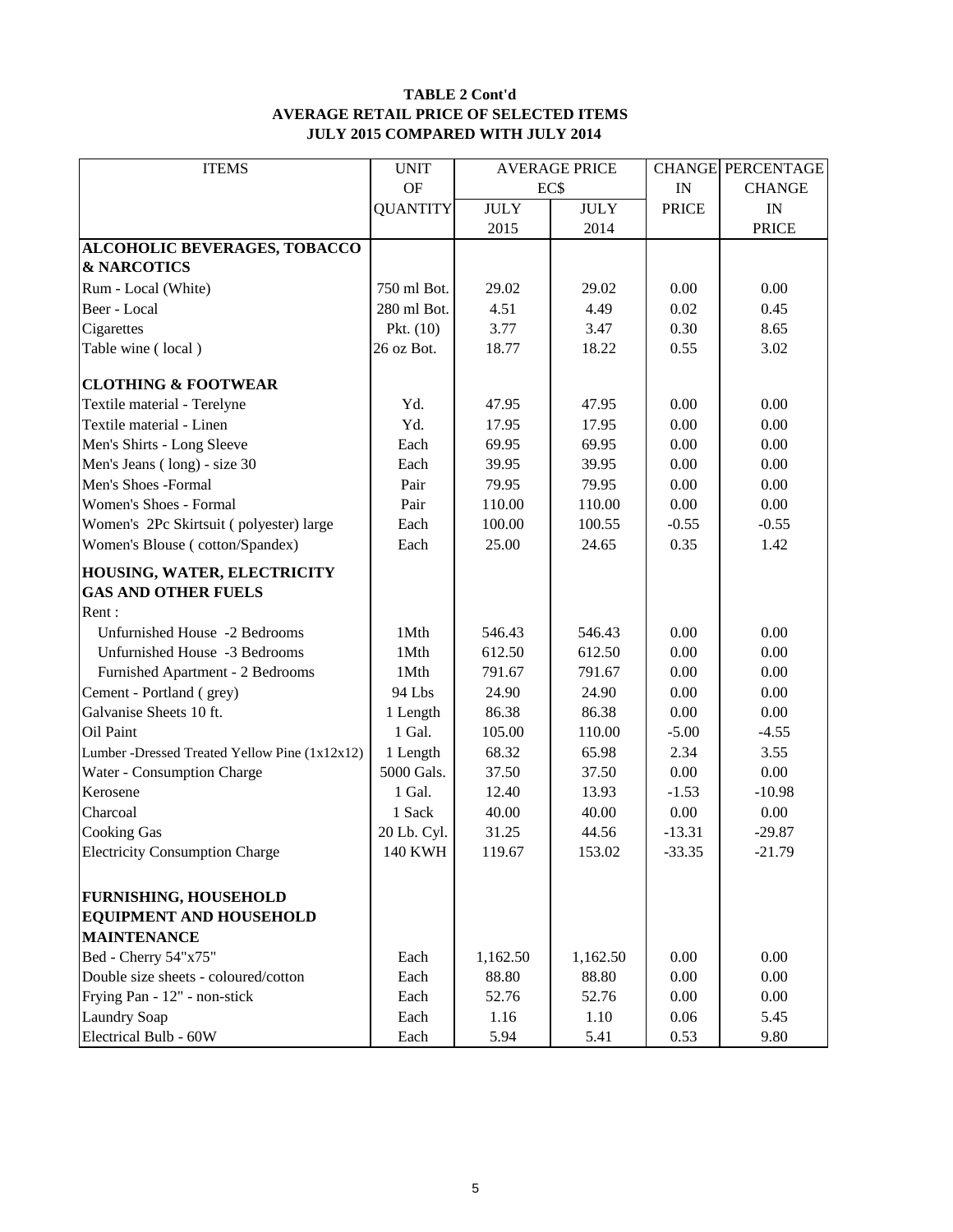### **TABLE 2 Cont'd AVERAGE RETAIL PRICE OF SELECTED ITEMS JULY 2015 COMPARED WITH JULY 2014**

| <b>ITEMS</b>                                | <b>UNIT</b>     | <b>AVERAGE PRICE</b> |             | <b>CHANGE</b> | <b>PERCENTAGE</b> |
|---------------------------------------------|-----------------|----------------------|-------------|---------------|-------------------|
|                                             | OF              |                      | EC\$        | IN            | <b>CHANGE</b>     |
|                                             | <b>QUANTITY</b> | <b>JULY</b>          | <b>JULY</b> | <b>PRICE</b>  | IN                |
|                                             |                 | 2015                 | 2014        |               | <b>PRICE</b>      |
| <b>HEALTH</b>                               |                 |                      |             |               |                   |
| Doctor's Fee - Gynaecologist                | 1 Visit         | 60.00                | 50.00       | 10.00         | 20.00             |
| Eye Care                                    | 1 Test          | 100.00               | 100.00      | 0.00          | 0.00              |
| Hospitalisation (Private Ward)              | 1 Day           | 75.00                | 75.00       | 0.00          | 0.00              |
| Drug for Hypertension                       | 1 Mth supply    | 3.50                 | 3.50        | 0.00          | 0.00              |
| Drug for Diabetes                           | 1 Mth supply    | 13.16                | 13.70       | $-0.54$       | $-3.94$           |
| Cough, Cold Preparation                     | 125 ml.         | 15.58                | 15.57       | 0.01          | 0.06              |
| Dental Care                                 | 1 Visit         | 123.33               | 114.17      | 9.16          | 8.02              |
| Chest X-ray                                 | 1 Test          | 120.00               | 110.00      | 10.00         | 9.09              |
|                                             |                 |                      |             |               |                   |
| <b>TRANSPORT</b>                            |                 |                      |             |               |                   |
| Petrol - Unleaded                           | 1 Gal.          | 12.05                | 15.04       | $-2.99$       | $-19.88$          |
| Vehicle License (car) - not exd. 2000 lbs   | 1 Year          | 470.00<br>470.00     |             | 0.00          | 0.00              |
| Bus Fare - Mesopotamia                      | One Way         | 3.00<br>3.00<br>0.00 |             |               | 0.00              |
| Boat Fare - Bequia                          | One Way         | 25.00                | 25.00       | 0.00          | 0.00              |
|                                             |                 |                      |             |               |                   |
| <b>COMMUNICATION</b>                        |                 |                      |             |               |                   |
| Telephone Service - rental of line-domestic | 1 Month         | 23.46                | 23.46       | 0.00          | 0.00              |
| Telephone - Consumption Charge              | 226 Units       | 18.08                | 18.08       | 0.00          | 0.00              |
| <b>Internet Charge</b>                      | 1 Month         | 101.70               | 101.70      | 0.00          | 0.00              |
| Fixed Line Domestic Rate - peak             | 1 Minute        | 0.08                 | 0.08        | 0.00          | 0.00              |
| Mobile to Mobile - domestic                 | 1 Minute        | 0.83                 | 0.73        | 0.10          | 13.70             |
|                                             |                 |                      |             |               |                   |
| <b>RECREATION AND CULTURE</b>               |                 |                      |             |               |                   |
| Television 26 " Flat panel                  | Each            | 1,999.00             | 1,999.00    | 0.00          | 0.00              |
| Cable TV Basic Charge                       | 1 Month         | 74.75                | 74.75       | 0.00          | 0.00              |
| Laptop Computer -13.3 " screen 2 GB         | Each            | 3,832.24             | 3,499.00    | 333.24        | 9.52              |
| Desktop Computer - 14" Monitor 3 GB         | Each            | 2,071.45             | 1,891.32    | 180.13        | 9.52              |
| Car Remote Control                          | Each            | 250.00               | 250.00      | 0.00          | 0.00              |
| Dog Food (Canned)                           | 374 g Tin       | 3.37                 | 3.17        | 0.20          | 6.31              |
| Dance Admission to Night Club               | Per Person      | 20.00                | 20.00       | 0.00          | 0.00              |
| Carnival costume and Band Fees (Adult)      | Each            | 275.00               | 300.00      | $-25.00$      | $-8.33$           |
|                                             |                 |                      |             |               |                   |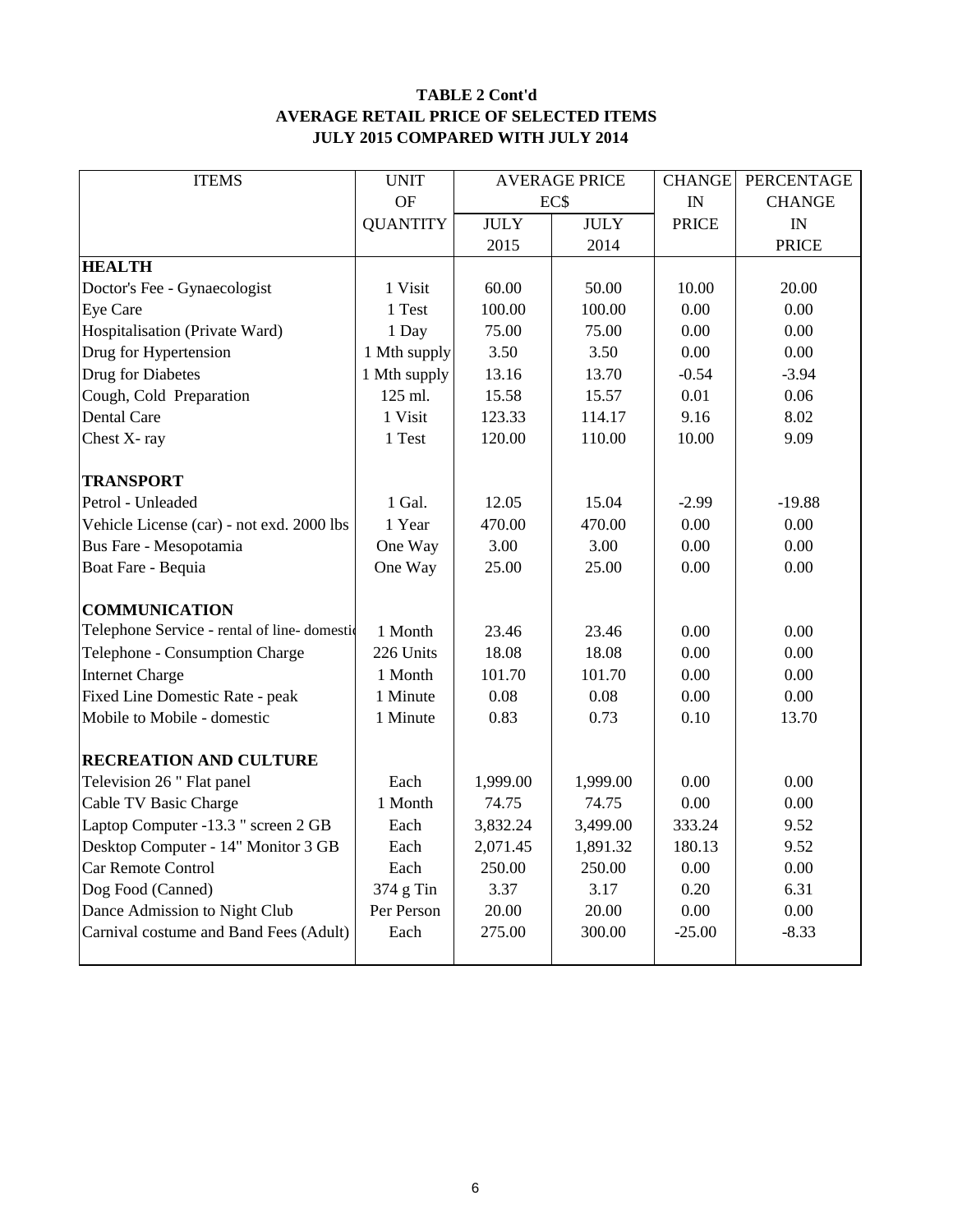#### **TABLE 2 Cont'd AVERAGE RETAIL PRICE OF SELECTED ITEMS JULY 2015 COMPARED WITH JULY 2014**

| <b>ITEMS</b>                        | <b>UNIT</b>       |                | <b>AVERAGE PRICE</b> | <b>CHANGE</b> | PERCENTAGE    |
|-------------------------------------|-------------------|----------------|----------------------|---------------|---------------|
|                                     | <b>OF</b>         | EC\$           |                      | IN            | <b>CHANGE</b> |
|                                     | <b>QUANTITY</b>   | <b>JULY</b>    | <b>JULY</b>          | <b>PRICE</b>  | IN            |
|                                     |                   | 2015           | 2014                 |               | <b>PRICE</b>  |
|                                     |                   |                |                      |               |               |
| <b>EDUCATION</b>                    |                   |                |                      |               |               |
| Pre-Primary - Private               | 1 Month           | 205.00         | 205.00               | 0.00          | 0.00          |
| Primary School Fee - Private        | 1 Term            | 650.00         | 650.00               | 0.00          | 0.00          |
| Secondary School Fee - Private      | 1 Term            | 100.00         | 100.00               | 0.00          | 0.00          |
| Newspaper - Local                   | Each              | 1.50           | 1.50                 | 0.00          | 0.00          |
| Exercise Book - Primary - 24 leaves | Each              | 0.85           | 0.85                 | 0.00          | 0.00          |
| <b>Lead Pencils</b>                 | Each              | 0.92           | 0.92                 | 0.00          | 0.00          |
| Mathematics Textbook - From 4       | Each              | 77.16          | 73.72                | 3.44          | 4.67          |
| Tuition for local evening classes   | 1 Subject         | 100.00         | 100.00               | 0.00          | 0.00          |
|                                     |                   |                |                      |               |               |
| <b>RESTAURANTS AND HOTELS</b>       |                   |                |                      |               |               |
| Chicken Lunch - regular             | Each              | 13.86          | 13.86                | 0.00          | 0.00          |
| Fish Lunch - regular                | Each              | 15.10          | 15.10                | 0.00          | 0.00          |
| Fast Food - 2 Pc Chicken and Fries  | Each              | 16.85<br>16.85 |                      | 0.00          | 0.00          |
| <b>MISCELLANEOUS GOODS</b>          |                   |                |                      |               |               |
| <b>AND SERVICES</b>                 |                   |                |                      |               |               |
|                                     |                   | 3.46           | 3.42                 | 0.04          | 1.17          |
| <b>Toilet Soap</b>                  | 125g              |                |                      |               |               |
| Toothpaste                          | 130g Tube         | 9.09           | 8.93                 | 0.16          | 1.79          |
| Men's Haircut                       | 1 Visit           | 10.00          | 10.00                | 0.00          | 0.00          |
| Women's Hairdressing (Relaxer)      | 1 Visit           | 64.81          | 64.81                | 0.00          | 0.00          |
| Disposable Diapers (medium)         | 10 per Pk.        | 12.73          | 12.83                | $-0.10$       | $-0.79$       |
| Health Insurance - Group (family)   | $\geq$ 3 Ppersons | 307.00         | 278.70               | 28.30         | 9.22          |
| Legal Expenses (Affidavit)          | Fee               | 250.00         | 250.00               | 0.00          | 0.00          |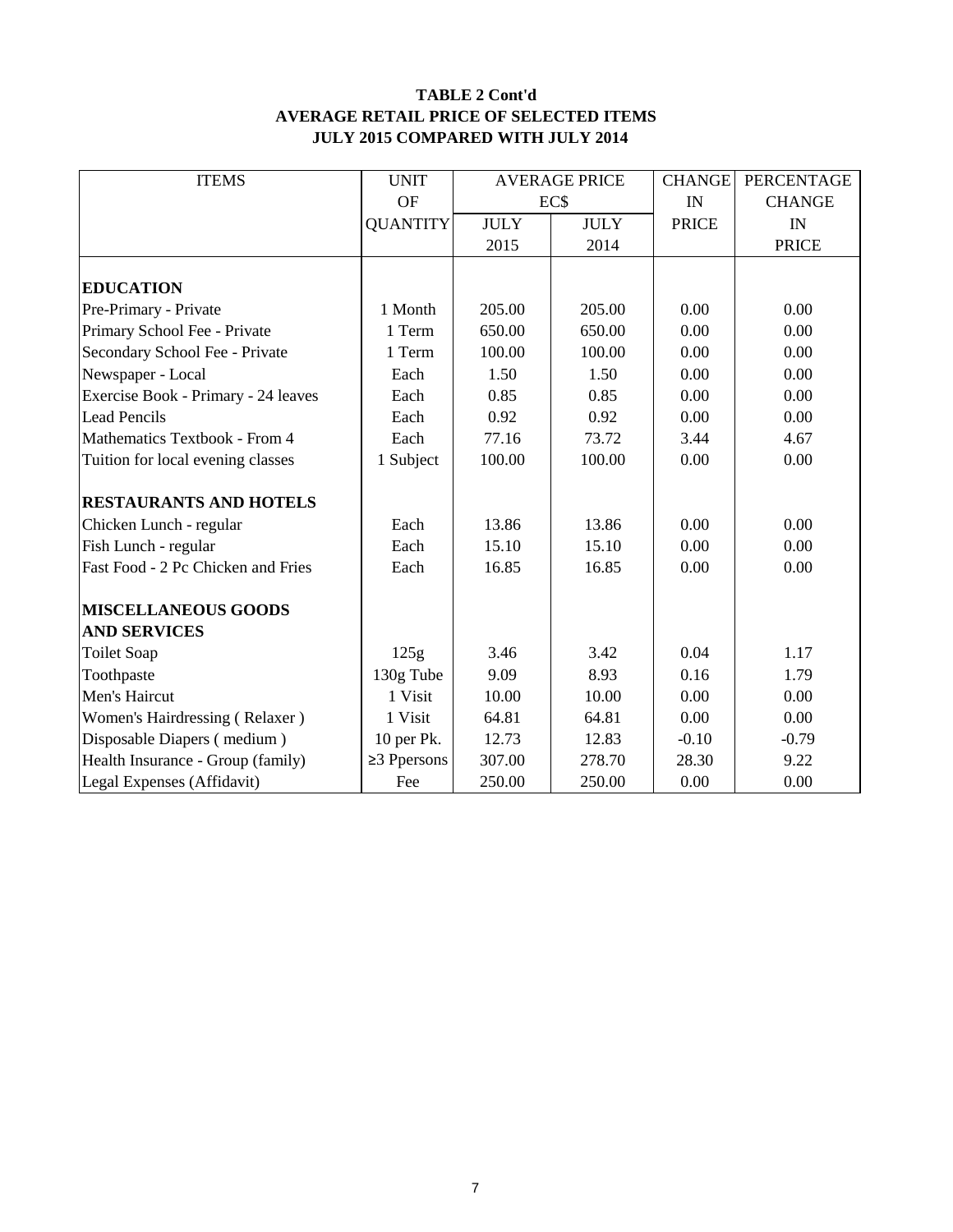#### **TABLE 3 THE CONSUMER PRICE INDEX BY MAIN GROUPS JANUARY 2010 = 100**

|     | <b>GROUP</b>                                                             | <b>WEIGHT</b><br><b>JUNE</b><br>2015 |       | <b>JULY</b><br>2015 | <b>JULY</b><br>2014 | PERCENTAGE CHANGE<br><b>OVER PREVIOUS:</b><br><b>MONTH</b><br><b>YEAR</b> |             |  |
|-----|--------------------------------------------------------------------------|--------------------------------------|-------|---------------------|---------------------|---------------------------------------------------------------------------|-------------|--|
|     |                                                                          |                                      |       |                     |                     | <b>JUNE</b>                                                               | <b>JULY</b> |  |
|     | 01. Food and Non-Alcoholic Beverages                                     | 21.91                                | 110.5 | 111.0               | 112.7               | 0.5                                                                       | $-1.5$      |  |
|     | 02. Alcoholic Beverages, Tobacco & Narcotics                             | 3.87                                 | 110.1 | 110.4               | 109.0               | 0.3                                                                       | 1.3         |  |
| 03. | Clothing and Footwear                                                    | 3.22                                 | 102.8 | 102.7               | 106.0               | $-0.1$                                                                    | $-3.1$      |  |
|     | 04. Housing, Water, Electricity, Gas and other<br>Fuels                  | 30.06                                | 99.8  | 100.2               | 106.1               | 0.4                                                                       | $-5.6$      |  |
|     | 05. Furnishings, Household Equipment and<br><b>Household Maintenance</b> | 6.59                                 | 101.3 | 101.4               | 101.1               | 0.1                                                                       | 0.3         |  |
|     | 06. Health                                                               | 1.79                                 | 105.0 | 107.0               | 102.7               | 1.9                                                                       | 4.2         |  |
| 07. | Transport                                                                | 11.84                                | 119.8 | 122.1               | 125.8               | 1.9                                                                       | $-2.9$      |  |
| 08. | Communication                                                            | 9.41                                 | 100.8 | 104.8               | 96.5                | 4.0                                                                       | 8.6         |  |
|     | 09. Recreation and Culture                                               | 3.81                                 | 102.3 | 102.4               | 102.2               | 0.1                                                                       | 0.2         |  |
|     | 10. Education                                                            | 1.32                                 | 109.0 | 109.0               | 109.3               | 0.0                                                                       | $-0.3$      |  |
|     | 11. Restaurants and Hotels                                               | 1.87                                 | 103.2 | 103.2               | 103.0               | 0.0                                                                       | 0.2         |  |
|     | 12. Miscellaneous Goods and Services                                     | 4.31                                 | 101.1 | 101.1               | 100.7               | 0.0                                                                       | 0.4         |  |
|     | <b>ALL ITEMS</b>                                                         | 100.00                               | 105.5 | 106.3               | 108.0               | 0.8                                                                       | $-1.6$      |  |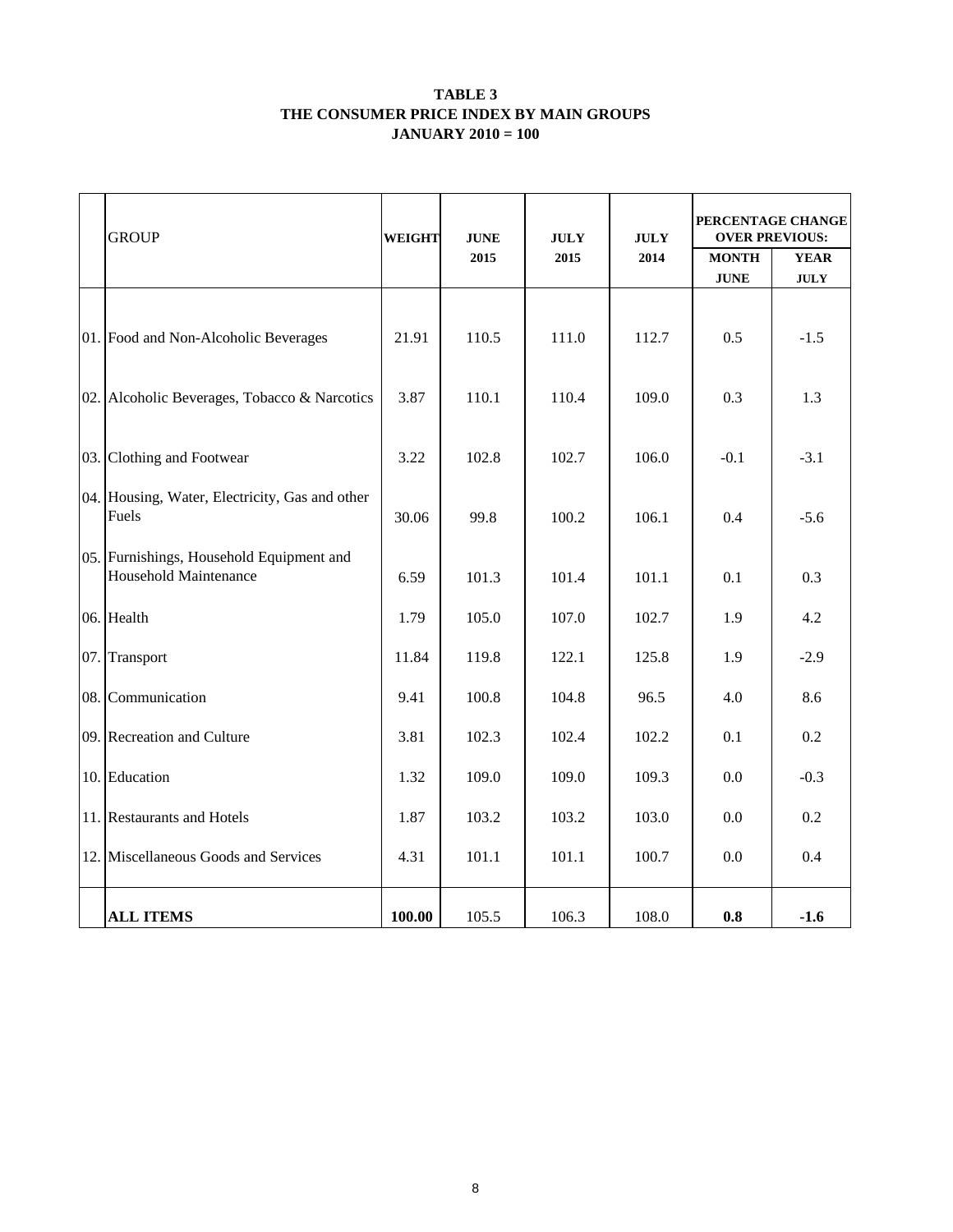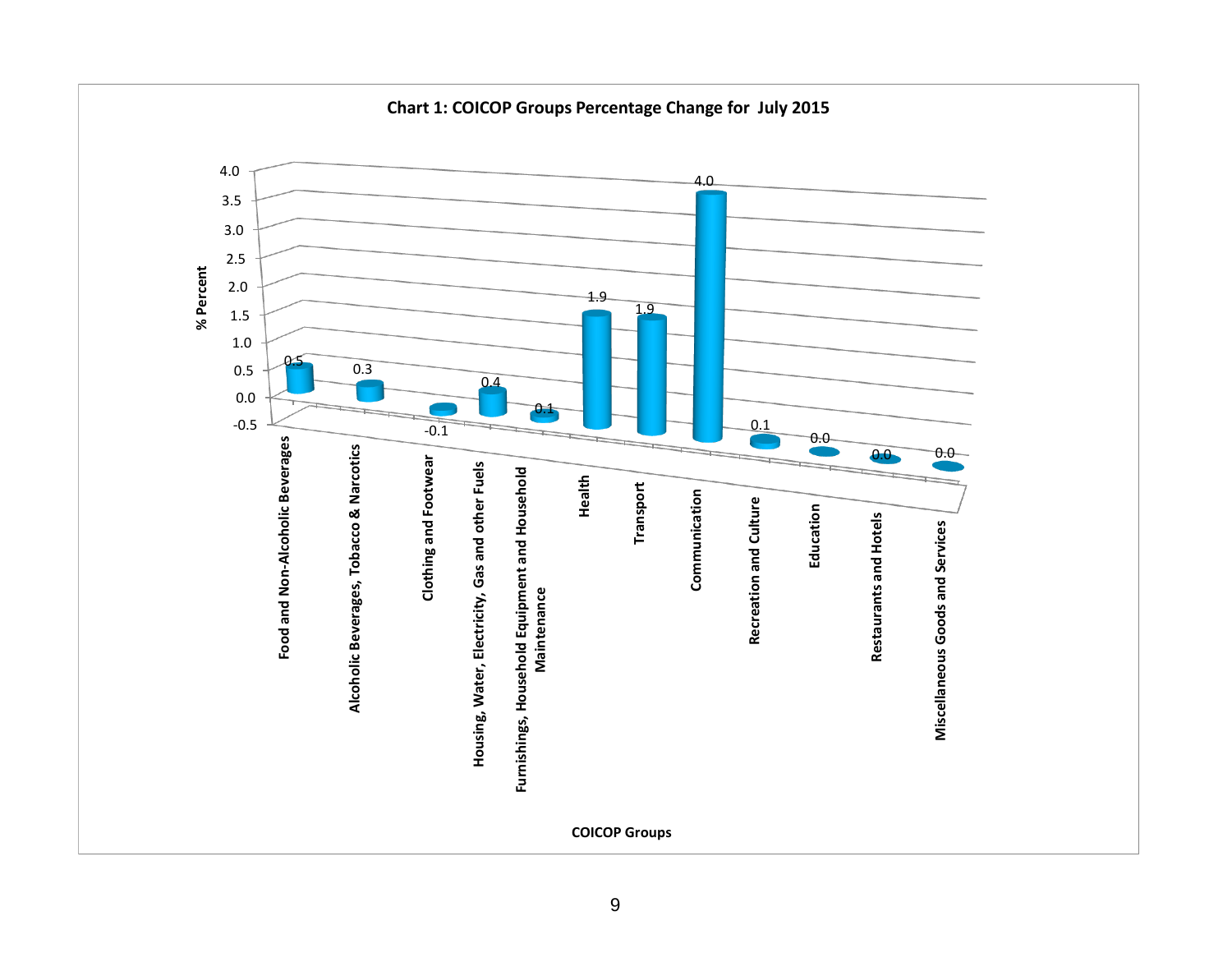#### **CONTRIBUTION TO CHANGE TABLE 4 THE CONSUMER PRICE INDEX BY MAIN GROUPS JANUARY 2010 = 100**

|    |                                                               |               |             |             |            | <b>Cost Weight</b> |             | Change in | Contribution                       |
|----|---------------------------------------------------------------|---------------|-------------|-------------|------------|--------------------|-------------|-----------|------------------------------------|
|    | <b>GROUP</b>                                                  | <b>WEIGHT</b> | <b>JUNE</b> | <b>JULY</b> | Percentage | <b>JUNE</b>        | <b>JULY</b> | Cost      | to                                 |
|    |                                                               |               | 2015        | 2015        | Change     | 2015               | 2015        | Weight    | Change                             |
|    |                                                               |               |             |             |            |                    |             |           | $\mathbf{0}_{\mathbf{0}}^{\prime}$ |
|    |                                                               |               |             |             |            |                    |             |           |                                    |
|    | 1. Food and Non-Alcoholic Beverages                           | 21.91         | 110.5       | 111.0       | 0.5        | 2,421.06           | 2,432.01    | 11.0      | 13.7                               |
|    |                                                               |               |             |             |            |                    |             |           |                                    |
|    |                                                               |               |             |             |            |                    |             |           |                                    |
| 2. | Alcoholic Beverages, Tobacco & Narcotics                      | 3.87          | 110.1       | 110.4       | 0.3        | 426.09             | 427.25      | 1.2       | 1.5                                |
|    |                                                               |               |             |             |            |                    |             |           |                                    |
| 3. | Clothing and Footwear                                         | 3.22          | 102.8       | 102.7       | $-0.1$     | 331.02             | 330.69      | $-0.3$    | $-0.4$                             |
|    | 4. Housing, Water, Electricity, Gas and other                 | 30.06         | 99.8        | 100.2       | 0.4        | 2,999.99           | 3,012.01    | 12.0      | 15.0                               |
|    | Fuels                                                         |               |             |             |            |                    |             |           |                                    |
|    |                                                               |               |             |             |            |                    |             |           |                                    |
| 5. | Furnishings, Household Equipment and<br>Household Maintenance | 6.59          | 101.3       | 101.4       | 0.1        | 667.57             | 668.23      | 0.7       | $0.8\,$                            |
|    |                                                               |               |             |             |            |                    |             |           |                                    |
| 6. | Health                                                        | 1.79          | 105.0       | 107.0       | 1.9        | 187.95             | 191.53      | 3.6       | 4.5                                |
|    |                                                               |               |             |             |            |                    |             |           |                                    |
| 7. | Transport                                                     | 11.84         | 119.8       | 122.1       | 1.9        | 1,418.43           | 1,445.66    | 27.2      | 34.0                               |
| 8. | Communication                                                 | 9.41          | 100.8       | 104.8       | 4.0        | 948.53             | 986.17      | 37.6      | 47.1                               |
|    |                                                               |               |             |             |            |                    |             |           |                                    |
|    | 9. Recreation and Culture                                     | 3.81          | 102.3       | 102.4       | 0.1        | 389.76             | 390.14      | 0.4       | 0.5                                |
|    | 10. Education                                                 | 1.32          | 109.0       | 109.0       | 0.0        | 143.88             | 143.88      | 0.0       | $0.0\,$                            |
|    |                                                               |               |             |             |            |                    |             |           |                                    |
|    | 11. Restaurants and Hotels                                    | 1.87          | 103.2       | 103.2       | 0.0        | 192.98             | 192.98      | 0.0       | $0.0\,$                            |
|    | 12. Miscellaneous Goods and Services                          | 4.31          | 101.1       | 101.1       | 0.0        | 435.74             | 435.74      | 0.0       | $0.0\,$                            |
|    |                                                               |               |             |             |            |                    |             |           |                                    |
|    |                                                               |               |             |             |            |                    |             |           |                                    |
|    | <b>ALL ITEMS</b>                                              | 100.00        | 105.5       | 106.3       | 0.8        | 10,550.00          | 10,630.00   | 80.0      | 100.0                              |